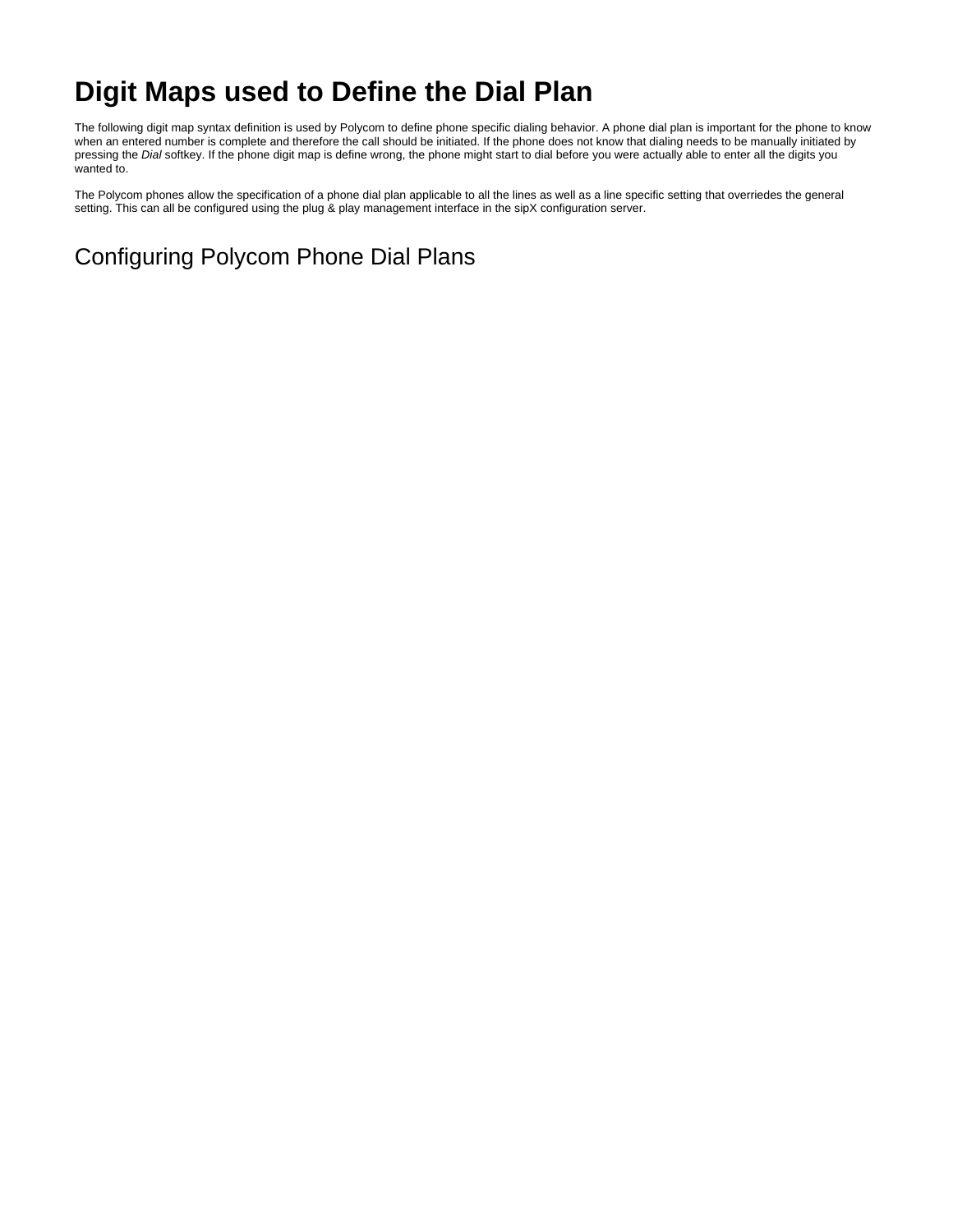

|                                   | <b>USERS</b>                                                                                                                       | <b>DIAGNOSTICS</b><br><b>DEVICES</b><br><b>FEATURES</b><br><b>SYSTEM</b>                                                                                                                                                          |                                           |
|-----------------------------------|------------------------------------------------------------------------------------------------------------------------------------|-----------------------------------------------------------------------------------------------------------------------------------------------------------------------------------------------------------------------------------|-------------------------------------------|
| <b>PHONE SETTINGS</b>             |                                                                                                                                    |                                                                                                                                                                                                                                   |                                           |
|                                   |                                                                                                                                    |                                                                                                                                                                                                                                   |                                           |
| Identification                    | Phone: 0004f23682b9 / Polycom SoundPoint IP 650                                                                                    | To download the device<br>configuration file click on the                                                                                                                                                                         |                                           |
| Lines                             | <b>Dial Plan</b>                                                                                                                   |                                                                                                                                                                                                                                   | link(s) below:<br>0004f23682b9.cfg        |
| Date/Time                         | 0004f23682b9-sipx-<br>Dialplan for all lines on this phone. Each line may be configured independenty, see that<br>applications.cfg |                                                                                                                                                                                                                                   |                                           |
| <b>User Preferences</b>           | lines settings.<br>Impossible Match Handling<br>allow user to dispatch c<br>(Default: allow user to dispatch)                      |                                                                                                                                                                                                                                   | 0004f23682b9-sipx-                        |
| <b>DTMF</b>                       |                                                                                                                                    | If 'send immediately', the digits entered up to and including the point where an impossible match occurred are sent to the server immediately.<br>If 'give reorder tone', give reorder audible tone. If 'allow user to dispatch', | features.cfg<br>0004f23682b9-sipx-reg-    |
| <b>Sound Effects</b>              | removeEndOfDial                                                                                                                    | (Default: checked)<br>$\overline{\mathcal{S}}$                                                                                                                                                                                    | advanced.cfg<br>0004f23682b9-sipx-        |
| Voice/Codecs                      |                                                                                                                                    | If checked, strip trailing # digit from digits sent out.                                                                                                                                                                          | region.cfg<br>0004f23682b9-sipx-sip-      |
| <b>Voice Quality Monitoring</b>   | <b>Digit Map</b>                                                                                                                   |                                                                                                                                                                                                                                   | basic.cfg<br>0004f23682b9-sipx-sip-       |
| Quality of Service<br><b>SNTP</b> | For default dialplan, set value to "[2-9]11 0T 100 101 011xxx.T 9011xxx.T 1[2-                                                     |                                                                                                                                                                                                                                   | interop.cfg<br>0004f23682b9-sipx-site.cfg |
| <b>RTP</b>                        | 9]xxxxxxxx(91[2-9]xxxxxxxx(9[2-9]xxxxxxx(*xx([8]xxx([2-7]xx"<br>digitmap                                                           |                                                                                                                                                                                                                                   | 0004f23682b9-sipx-<br>video.cfg           |
| <b>TCP Keep-Alive</b>             |                                                                                                                                    | When this attribute is present, number-only dialing during the setup phase of new calls will be compared against the patterns therein and if a                                                                                    | 0004f23682b9-directory.xml                |
| <b>Web Server</b>                 | Time out                                                                                                                           | match is found, the call will be initiated automatically eliminating the need to press Send.                                                                                                                                      |                                           |
| <b>Call Handling</b>              |                                                                                                                                    | Timeout in seconds for 'T' feature of digitmap.                                                                                                                                                                                   |                                           |
| <b>Hold Reminder</b>              | Cancel<br>OK Apply                                                                                                                 |                                                                                                                                                                                                                                   |                                           |
| <b>Directory Resources</b>        |                                                                                                                                    |                                                                                                                                                                                                                                   |                                           |
| Presence                          |                                                                                                                                    |                                                                                                                                                                                                                                   |                                           |
| <b>Keys</b>                       |                                                                                                                                    |                                                                                                                                                                                                                                   |                                           |
| Logging                           |                                                                                                                                    |                                                                                                                                                                                                                                   |                                           |
| Security                          |                                                                                                                                    |                                                                                                                                                                                                                                   |                                           |
| License                           |                                                                                                                                    |                                                                                                                                                                                                                                   |                                           |
| Request                           |                                                                                                                                    |                                                                                                                                                                                                                                   |                                           |
| Features                          |                                                                                                                                    |                                                                                                                                                                                                                                   |                                           |
| <b>Custom Configuration</b>       |                                                                                                                                    |                                                                                                                                                                                                                                   |                                           |
| MicroBrowser                      |                                                                                                                                    |                                                                                                                                                                                                                                   |                                           |
| <b>SIP Servers</b>                |                                                                                                                                    |                                                                                                                                                                                                                                   |                                           |
| <b>SIP</b>                        |                                                                                                                                    |                                                                                                                                                                                                                                   |                                           |
| SIP Settings in DHCP              |                                                                                                                                    |                                                                                                                                                                                                                                   |                                           |
| <b>Dial Plan</b>                  |                                                                                                                                    |                                                                                                                                                                                                                                   |                                           |
| Localization                      |                                                                                                                                    |                                                                                                                                                                                                                                   |                                           |
| Messaging                         |                                                                                                                                    |                                                                                                                                                                                                                                   |                                           |
| <b>NAT</b>                        |                                                                                                                                    |                                                                                                                                                                                                                                   |                                           |
| <b>BLF</b>                        |                                                                                                                                    |                                                                                                                                                                                                                                   |                                           |
| <b>Roaming Buddies</b>            |                                                                                                                                    |                                                                                                                                                                                                                                   |                                           |
| <b>Roaming Privacy</b>            |                                                                                                                                    |                                                                                                                                                                                                                                   |                                           |
| Network Configuration             |                                                                                                                                    |                                                                                                                                                                                                                                   |                                           |
| <b>LDAP</b>                       |                                                                                                                                    |                                                                                                                                                                                                                                   |                                           |
| Push-To-Talk and Paging Groups    |                                                                                                                                    |                                                                                                                                                                                                                                   |                                           |
|                                   |                                                                                                                                    |                                                                                                                                                                                                                                   |                                           |
|                                   |                                                                                                                                    |                                                                                                                                                                                                                                   |                                           |
|                                   |                                                                                                                                    |                                                                                                                                                                                                                                   |                                           |
|                                   |                                                                                                                                    | sipXcom 1410201502260316142015-02-26EST03:02:35 localhost.localdomain) update 1                                                                                                                                                   |                                           |
|                                   |                                                                                                                                    | Builds made available to sipXcom Community by eZuce Incorporated. Portions Copyright (C) 2014 SIPfoundry Licensed under AGPL v3                                                                                                   |                                           |

**Impossible Match Handling:** This setting relates to how digits entered match the dial plan string defined for the phone. A match can be either a "perfect match," exactly matching one of the specified alternatives, or an **impossible match**, which occurs when the dial string does not match any of the alternatives. In most cases a more graceful error handling would be a setting of "2", which allows the user to continue enter digits.

**Digit Map:** The dial plan string for the phone as discussed below

**Timeout:** This parameter defines the length in seconds of parameter "T" used in dial plan pattern definitions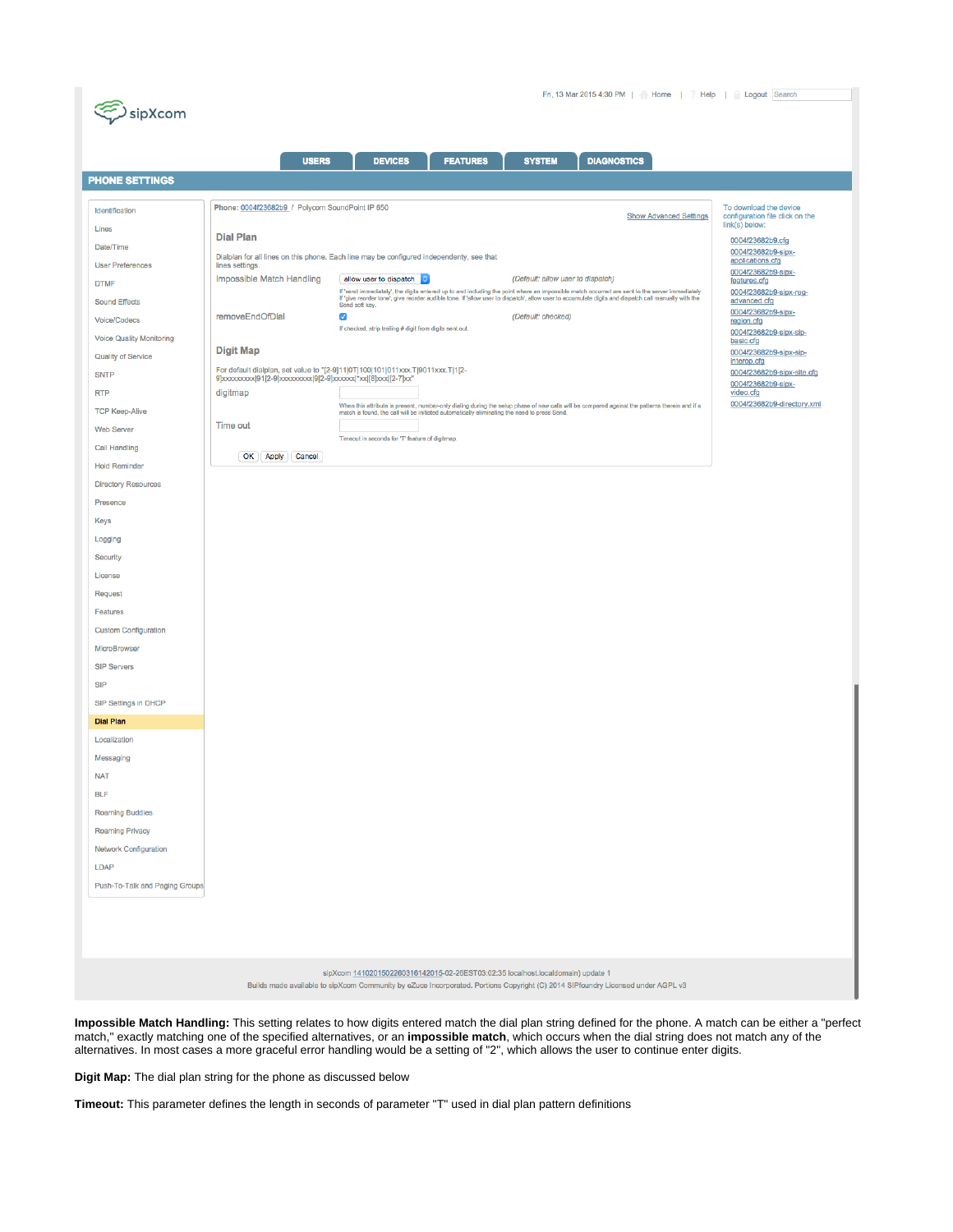## Polycom Phone Default Dial Plan

The following string represents the default dial plan for **3-digit internal extensions** used by the sipX configuration server release 3.0 for Polycom phones:

### [2-9]11|0T|011xxx.T|91[2-9]xxxxxxxxx|[1-8]xx

### **It means the following:**

\***[2-9]11:** 911 rule: x11 are dialled immediately (111 is covered below by [1-8]xx

\***0T:** Local operator rule: After dialing "0" the phone waits T seconds and then completes the call automatically

\***011xxx.T:** International rule without prefix

\***91[2-9]xxxxxxxxx:** LD rule with prefix

\***[1-8]xx:** A regular 3 digit extension is dialed immediately ("9" excluded as a prefix)

**Note:** The sipX server uses SIP methods for feature invocation and not star codes. However, there are a few rare occasions where a DTMF star code is needed. Star codes are not automatically dialled with the above default dial plan and require the user to press Send. Also, international calls do not require a "9" prefix, but LD calls do, which seems somewhat inconsistent.

**Note:** Should the phone refuse to let you dial a number do the following: Do not pick up the handset and do not press a line key. Instead dial the number first and once done press the line key you want to use. The phone now dials the digits entered disregarding its dial plan settings.

{{Box Important| The default sipX internal dialplan is setup for 3 digit extensions. You can change this by going to Dial Plan, Internal. If changed to e.g. 4 digits, all the phone default dial plan strings need to be manually modified to reflect that change. This is best done using a phone group, so that this setting only needs to be changed once and applies to all the phones in the group. In the above default string replace [1-8]xx by [1-8]xxx|}

# Revised Default Dial Plan String

As an alternative (improvement) to the above default you might want to consider the following dial plan strings. Dial plan strings are best modified by creating a phone group and then change the dial plan string setting for the group.

This string allows three digit extensions including the range of 1xx. However, for LD calls a "9" prefix is required:

[2-9]11|0T|011xxx.T|9011xxx.T|91[2-9]xxxxxxxxx|9[2-9]xxxxxx|\*xx|[8]xxx|[1-7]xx

This string (my favorite) allows three digit extension excluding the range of 1xx (with the exception of 100 and 101). It further allows LD calls to be dialed with or without the "9" prefix:

### **[2-9]11|0T|100|101|011xxx.T|9011xxx.T|1[2-9]xxxxxxxxx|91[2-9]xxxxxxxxx|9[2-9]xxxxxx|\*xx|[8]xxx|[2-7]xx**

This string allows **four digits** extensions, excluding the range of 1xxx and allows LD calls with or without the "9" prefix:

[2-9]11|0T|100|101|011xxx.T|9011xxx.T|1[2-9]xxxxxxxxx|91[2-9]xxxxxxxxx|9[2-9]xxxxxx|\*xx|[8]xxxx|[2-7]xxx

### **It means the following:**

\***[2-9]11:** 911 rule: 211, 311, 411, 511, 611, 711, 811, 911 are dialled immediately

- \***0T:** Local operator rule: After dialing "0" the phone waits T seconds and then completes the call automatically
- \***100:** Auto-attendant default extension
- \***101:** Voicemail default extension
- \***011xxx.T:** International rule without prefix
- \***9011xxx.T:** International rule with prefix
- \***1[2-9]xxxxxxxxx:** LD rule without prefix
- \***91[2-9]xxxxxxxxx:** LD rule with prefix
- \***9[2-9]xxxxxx:** Local call with prefix
- \*\***xx:** 2-digit star codes

\***[1-7]xx:** A regular 3 digit extension that does not start with 9 or 8 is dialed immediately

\***[2-7]xx:** A regular 3 digit extension that does not start with 9 or 8 or 1 is dialed immediately

\***[2-7]xxx:** A regular 4 digit extension that does not start with 9 or 8 or 1 is dialed immediately

\***[8]xxx:** A 3 digit extension prefixed with an 8 (routes calls directly to voicemail of extension xxx)

\***[8]xxxx:** A 4 digit extension prefixed with an 8 (routes calls directly to voicemail of extension xxxx)

### Digit Maps Syntax Definition

The following is an excerpt (Section 2.1.5) from RFC 3435 on the definition of the digit map syntax. Polycom used this definition in their line of phones.

 The Call Agent can ask the gateway to collect digits dialed by the user. This facility is intended to be used with residential gateways to collect the numbers that a user dials; it can also be used with trunking gateways and access gateways alike, to collect access codes, credit card numbers and other numbers requested by call control services.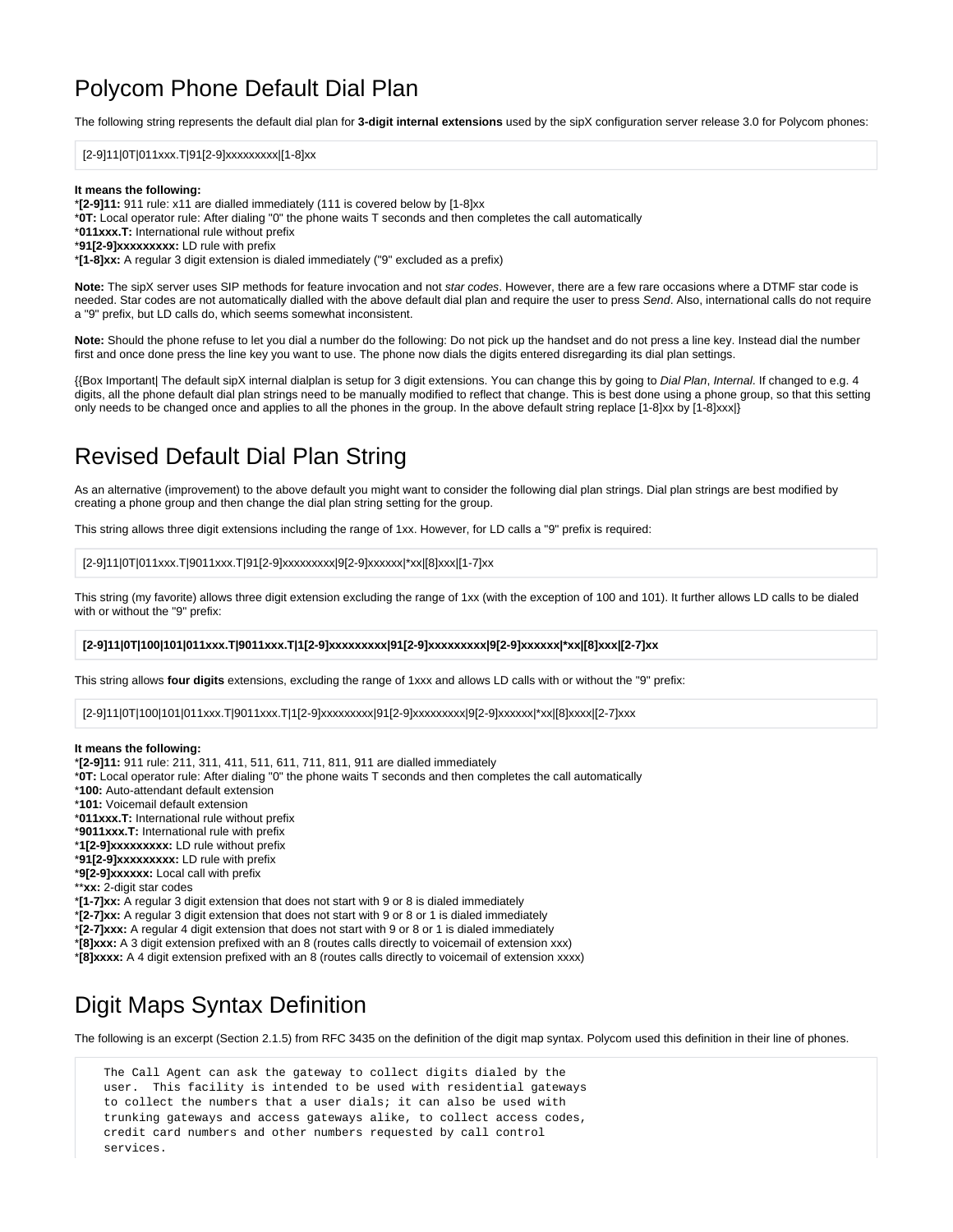One procedure is for the gateway to notify the Call Agent of each individual dialed digit, as soon as they are dialed. However, such a procedure generates a large number of interactions. It is preferable to accumulate the dialed numbers in a buffer, and to transmit them in a single message.

 The problem with this accumulation approach, however, is that it is hard for the gateway to predict how many numbers it needs to accumulate before transmission. For example, using the phone on our desk, we can dial the following numbers:

|                                             | Local operator              |
|---------------------------------------------|-----------------------------|
| 00                                          | Long distance operator      |
| <b>xxxx</b>                                 | Local extension number      |
| 8xxxxxxx                                    | Local number                |
| #xxxxxxx                                    | Shortcut to local number at |
|                                             | other corporate sites       |
| $*_{xx}$                                    | Star services               |
| 91xxxxxxxxxx                                | Long distance number        |
| 9011 + up to 15 digits International number |                             |

 The solution to this problem is to have the Call Agent load the gateway with a digit map that may correspond to the dial plan. This digit map is expressed using a syntax derived from the Unix system command, egrep. For example, the dial plan described above results in the following digit map:

### (0T|00T|[1-7]xxx|8xxxxxxx|#xxxxxxx|\*xx|91xxxxxxxxxx|9011x.T)

 The formal syntax of the digit map is described by the DigitMap rule in the formal syntax description of the protocol (see Appendix A) support for basic digit map letters is REQUIRED while support for extension digit map letters is OPTIONAL. A gateway receiving a digit map with an extension digit map letter not supported SHOULD return error code 537 (unknown digit map extension).

 A digit map, according to this syntax, is defined either by a (case insensitive) "string" or by a list of strings. Each string in the list is an alternative numbering scheme, specified either as a set of digits or timers, or as an expression over which the gateway will attempt to find a shortest possible match. The following constructs can be used in each numbering scheme:

- \* Digit: A digit from "0" to "9".
- The symbol "T" matching a timer expiry.
- \* DTMF: A digit, a timer, or one of the symbols "A", "B", "C", "D", "#", or "\*". Extensions may be defined.
- \* Wildcard: The symbol "x" which matches any digit ("0" to "9").
- \* Range: One or more DTMF symbols enclosed between square brackets  $(\sqrt[n]{[n]^{n}}$  and  $\sqrt[n]{[n]}$ .
- \* Subrange: Two digits separated by hyphen ("-") which matches any digit between and including the two. The subrange construct can only be used inside a range construct, i.e., between  $"\|$ " and "]".
- \* Position: A period (".") which matches an arbitrary number, including zero, of occurrences of the preceding construct.

 A gateway that detects events to be matched against a digit map MUST do the following:

- 1) Add the event code as a token to the end of an internal state variable for the endpoint called the "current dial string".
- 2) Apply the current dial string to the digit map table, attempting a match to each expression in the digit map.

3) If the result is under-qualified (partially matches at least one